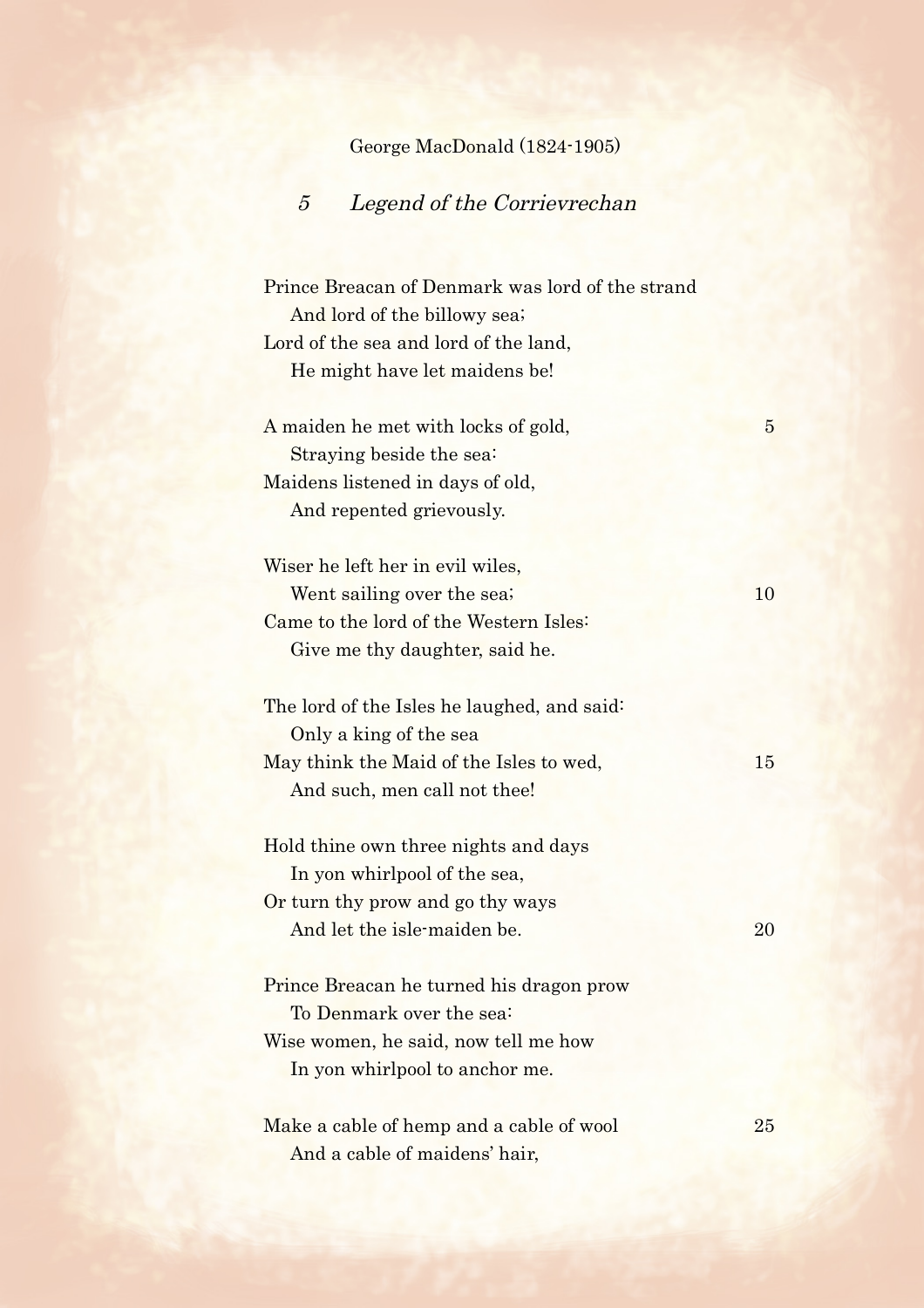| And hie thee back to the roaring pool<br>And anchor in safety there.                                                                                                            |    |
|---------------------------------------------------------------------------------------------------------------------------------------------------------------------------------|----|
| The smiths of Greydule, on the eve of Yule,<br>Will forge three anchors rare;<br>The hemp thou shalt pull, thou shalt shear the wool,<br>And the maidens will bring their hair. | 30 |
| Of the hair that is brown thou shalt twist one strand,<br>Of the hair that is raven another.<br>Of the golden hair thou shalt twine a band<br>To bind the one to the other!     | 35 |
| The smiths of Greydule, on the eve of Yule,<br>They forged three anchors rare;<br>The hemp he did pull, and he shore the wool,<br>And the maidens brought their hair.           | 40 |
| He twisted the brown hair for one strand,<br>The raven hair for another;<br>He twined the golden hair in a band<br>To bind the one to the other.                                |    |
| He took the cables of hemp and wool,<br>He took the cable of hair,<br>He hied him back to the roaring pool,<br>He cast the three anchors there.                                 | 45 |
| The whirlpool roared, and the day went by,<br>And night came down on the sea;<br>But or ever the morning broke the sky<br>The hemp was broken in three.                         | 50 |
| The night it came down, the whirlpool it ran,<br>The wind it fiercely blew;<br>And or ever the second morning began<br>The wool it parted in two.                               | 55 |